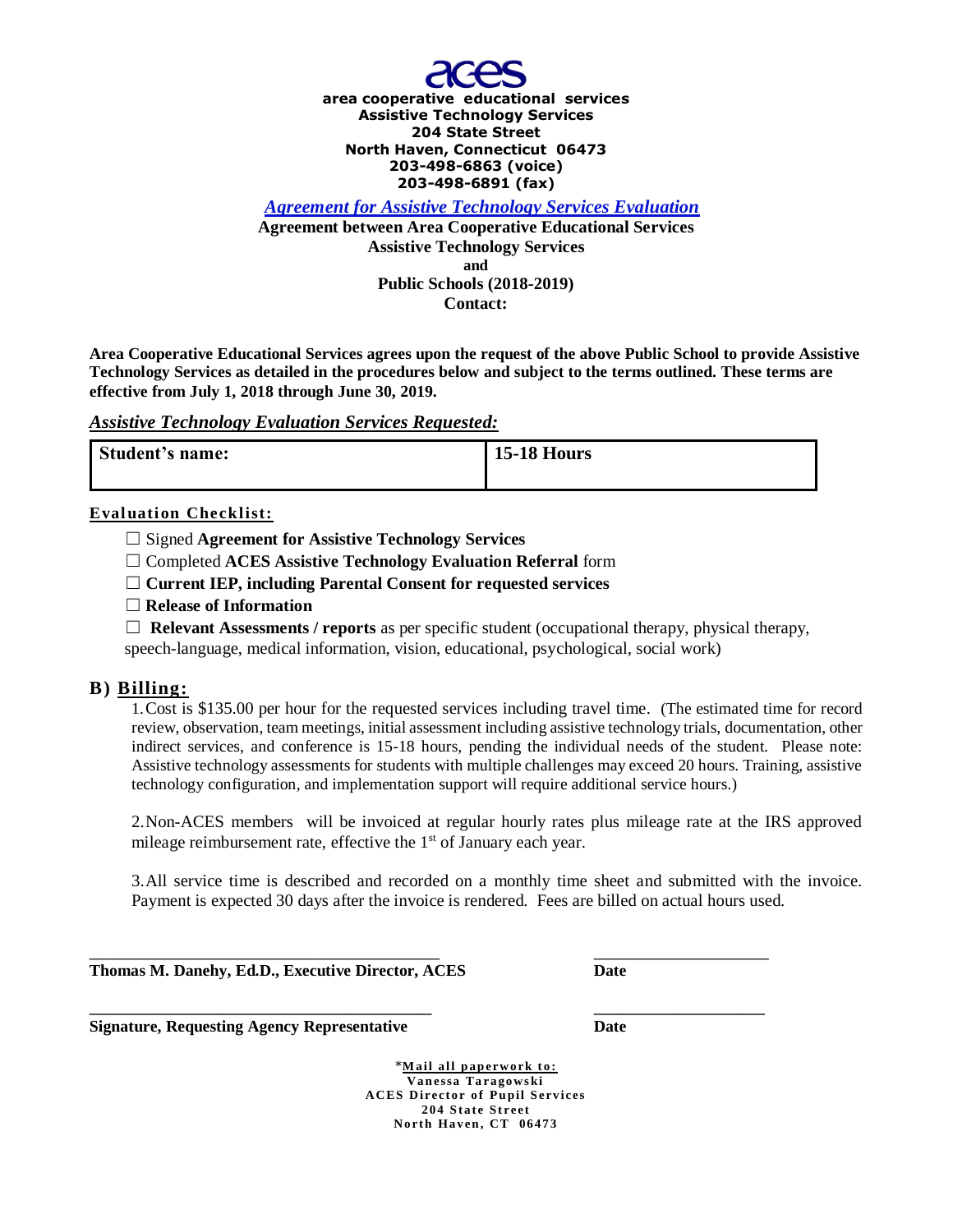# **Area Cooperative Educational Services Assistive Technology Evaluation Referral (2018-2019)**

**Assistive Technology is the provision of service, training, and/or assistive device utilized to meet the specific objectives within the student's Individual Education Plan (IEP) and/or 504 plan. A collaborative team process is suggested in compiling this referral information pertinent to the assistive technology assessment.**

|                                                                                                                                                      | <b>Assistive Technology Services Requested</b>                                                                                                                                                                                                                                                                                                                                                                                                                                                                                                                                                                                                                                                                                                                                                                                                                                                                                                                                                                                             |
|------------------------------------------------------------------------------------------------------------------------------------------------------|--------------------------------------------------------------------------------------------------------------------------------------------------------------------------------------------------------------------------------------------------------------------------------------------------------------------------------------------------------------------------------------------------------------------------------------------------------------------------------------------------------------------------------------------------------------------------------------------------------------------------------------------------------------------------------------------------------------------------------------------------------------------------------------------------------------------------------------------------------------------------------------------------------------------------------------------------------------------------------------------------------------------------------------------|
| $\Box$ AT Evaluation<br>with a primary<br>focus on device<br>or software<br>selection with<br>educational<br>strategies                              | An assistive technology evaluation looks at the results of all recent evaluations,<br>along with the current IEP goals and objectives. The evaluator will interview<br>people who work with the student, talk with the student's parents, and interact<br>directly with the student and the devices. The environment is carefully examined,<br>especially when the device has to work in a variety of settings.<br>The actual evaluation process consists of considerable observation coupled with<br>trials with a full range or continuum of possible devices from low to high<br>technology. Data gathered from these trials about the effectiveness of various<br>technologies to meet the student's needs. Information is collected concerning the<br>student's ability and accuracy when using various technologies, including the<br>positioning and settings that work best. Finally, the student's and family's<br>feelings about the actual devices tried are duly noted.-CT State Guidelines for<br><b>Assistive Technology</b> |
| $\Box$ AT Evaluation<br>with a primary<br><i>focus on current</i><br>speech<br>functioning and<br><i>feature</i><br>matching for<br>device selection | A speech and language evaluation will be conducted to establish the student's<br>current communication strengths and weaknesses. This evaluation will consist<br>of staff and family interviews, observations, and trials focusing on the students'<br>communication needs, current level of prompting, and future goals. Data<br>gathered from the speech and language evaluation will be paired with an<br>evaluation of assistive technology to support the students' communication<br>program.                                                                                                                                                                                                                                                                                                                                                                                                                                                                                                                                         |

After the team completes this **ACES Assistive Technology Services referral form:**

1) Obtain the family's input regarding the assistive technology evaluation. Instruct the family to complete the **ACES Assistive Technology Services Parent Intake Form,** and mail or fax the form as indicated on the form.

2) Send this **ACES Assistive Technology Services Evaluation Referral form** to the assigned special education supervisor or assigned designee. Please include all pertinent reports:

 $\Box$  current IEP, including the PPT's permission for the assistive technology evaluation

- $\Box$  AT contract
- $\Box$  release of information
- $\Box$  permission to test (if not in IEP)
- $\Box$  educational report
- $\Box$  psychological report
- $\Box$  occupational and physical therapy reports
- □ speech/language report
- $\Box$  medical report(s), including visual report(s)
- $\Box$  social service report(s)
- 3) The special educator supervisor, or assigned designee, will mail the completed referral packet, including the *signed* **ACES Assistive Technology Services Agreement** to:

Vanessa Taragowski, ACES Director of Pupil Services

204 State Street, North Haven, CT 06473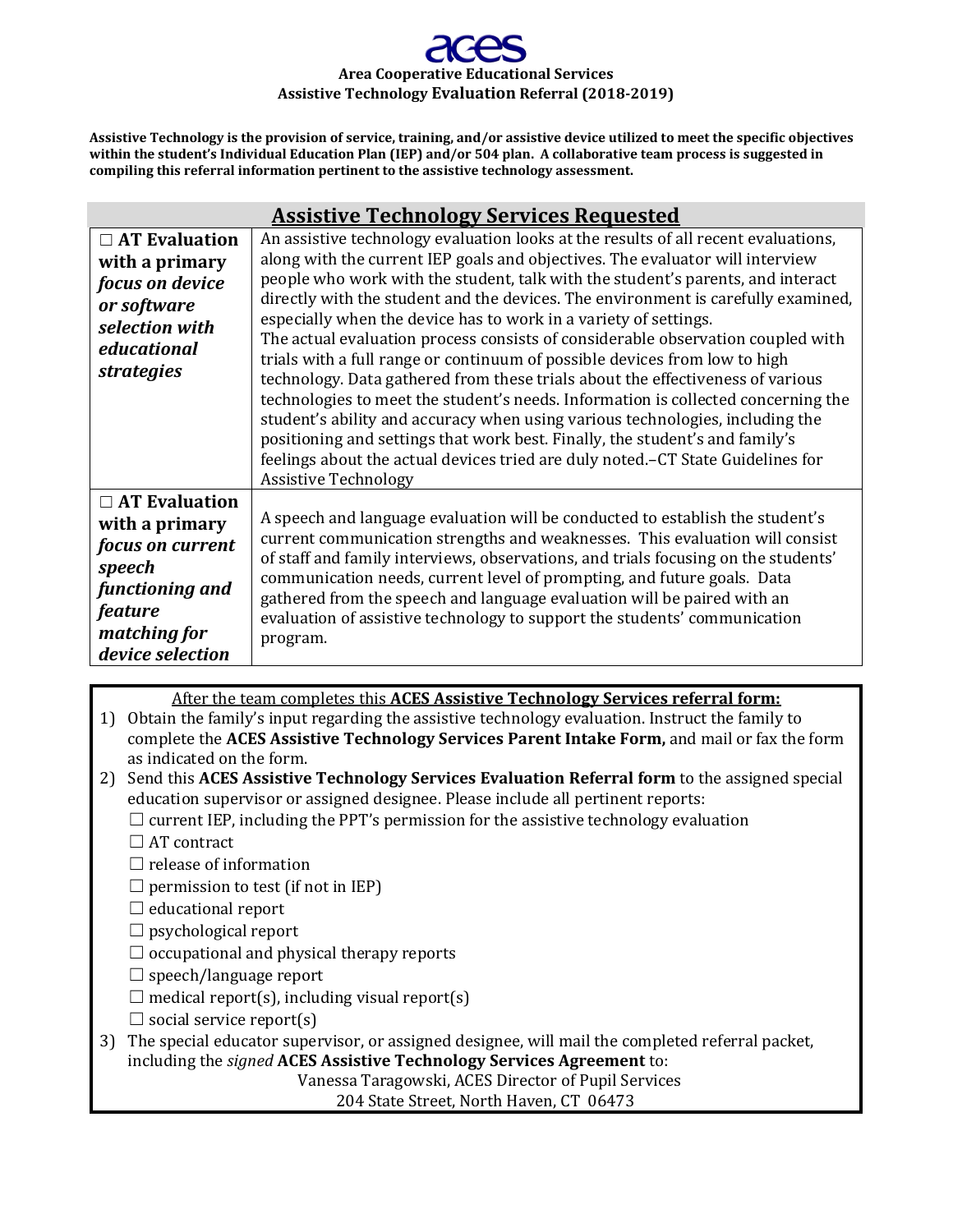# **ACES** Assistive Technology Services Evaluation Referral Information

| -------- <del>o</del> ,<br>Student's name:           |                          | Date:                                   |        |
|------------------------------------------------------|--------------------------|-----------------------------------------|--------|
| Disability:                                          |                          | DOB:                                    |        |
| School:                                              | <b>School</b><br>System: |                                         | Grade: |
| <b>Special Education Supervisor:</b>                 | Phone:                   |                                         | Fax:   |
| <b>Special Education Teacher:</b>                    |                          | <b>Special Education Teacher Email:</b> |        |
| <b>Regular Education Teacher:</b>                    | Email:                   |                                         |        |
| Designated contact person (if different from above): |                          | Title:                                  |        |
| Email:                                               |                          | <b>Phone Number:</b>                    |        |
| Parent:                                              |                          | Phone:                                  |        |
| <b>Parent Email:</b>                                 |                          |                                         |        |

# **Check educational strategies, modifications, and/or "low" technology implemented:**

| $\Box$ Directions modified or simplified    | $\Box$ Enlarged or bold print   | $\Box$ Heavy or raised line paper        |
|---------------------------------------------|---------------------------------|------------------------------------------|
| $\Box$ Assignments shortened                | $\Box$ High contrast            | $\Box$ Scanning of text                  |
| $\Box$ Highlighter or marker or template    | $\Box$ Manipulatives            | $\Box$ Adapted desk or tray or table     |
| [circle/highlight]                          |                                 | [circle/highlight]                       |
| $\Box$ Tape recorder or taped text          | $\Box$ Transcription by others  | $\Box$ Preferential seating              |
| [circle/highlight]                          |                                 | Click here to enter text.                |
| $\Box$ Verbal response instead of written   | $\Box$ Slant board or easel     | $\Box$ Adapted writing implements [type] |
| response                                    |                                 | Click here to enter text.                |
| $\Box$ Pointing/gestures instead of written | $\Box$ Talking calculator       | $\Box$ Spoken text to accompany print    |
| response                                    |                                 |                                          |
| $\Box$ Graphics to communicate ideas        | $\Box$ Talking dictionary/spell | $\Box$ Other(s):                         |
|                                             | check                           | Click here to enter text.                |

#### **Current Computer Use:** [Check all that apply]

| The student uses | never | at     | at   | । for word | for<br>– | other |
|------------------|-------|--------|------|------------|----------|-------|
| a computer:      |       | school | home | processing | games    |       |
|                  |       |        |      |            |          |       |
|                  |       |        |      |            |          |       |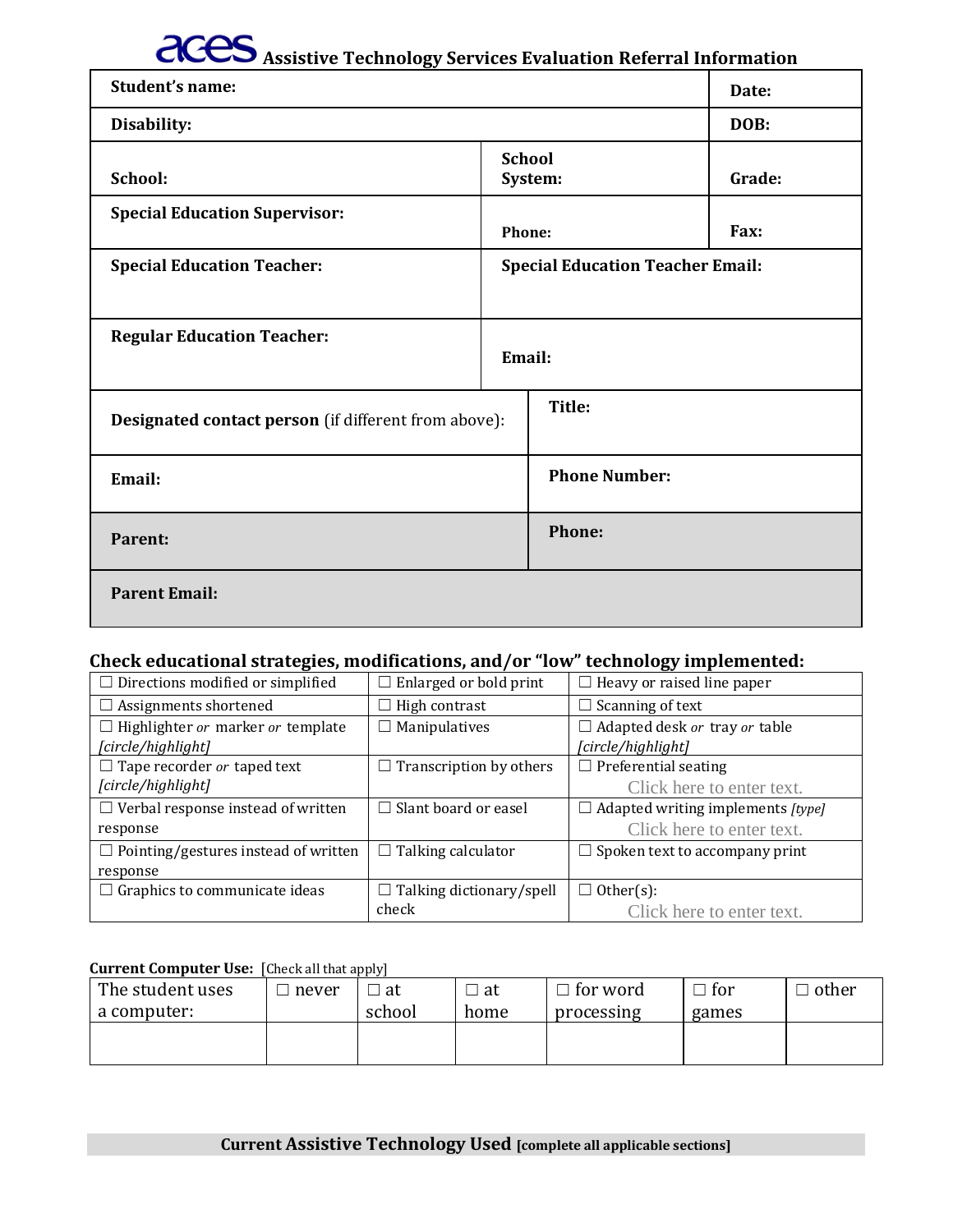| <b>Assistive Technology Device</b> | Type and/or<br>Manufacturer/Model<br>and/or Platform/Operating | Features e.g. screen enlargement, voice<br>output, special switches, word prediction |
|------------------------------------|----------------------------------------------------------------|--------------------------------------------------------------------------------------|
|                                    | system                                                         |                                                                                      |
| Computer                           |                                                                |                                                                                      |
| iPad or similar device             |                                                                |                                                                                      |
| Commonly used apps                 |                                                                |                                                                                      |
| <b>Manual Communication</b>        |                                                                |                                                                                      |
| <b>Board</b>                       |                                                                |                                                                                      |
| Augmentative                       |                                                                |                                                                                      |
| <b>Communication Device</b>        |                                                                |                                                                                      |
| <b>Vision Aids</b>                 |                                                                |                                                                                      |
| <b>Amplification System</b>        |                                                                |                                                                                      |
| Manual Wheelchair                  |                                                                |                                                                                      |
| Power Wheelchair                   |                                                                |                                                                                      |
| <b>Adapted Classroom Chair</b>     |                                                                |                                                                                      |
| <b>Ambulation Aids</b>             |                                                                |                                                                                      |
| <b>Alternative Positioning</b>     |                                                                |                                                                                      |
| Equipment                          |                                                                |                                                                                      |
| <b>Writing Aids</b>                |                                                                |                                                                                      |
| Environmental                      |                                                                |                                                                                      |
| Control/Adapted Toys               |                                                                |                                                                                      |
| <b>Educational Software</b>        |                                                                |                                                                                      |
| Other:                             |                                                                |                                                                                      |

#### **Information to Guide AT Evaluation Process**

#### List the questions you want addressed by an assistive technology assessment/referral. *(Ex: How can grade level reading material be accessible to student with a reading level of \*?*

- 1)
- 
- 2)
- 3)

#### *List the IEP objectives the assistive technology evaluation will support.*

| Goal # | Objective #'s |
|--------|---------------|
|        |               |
|        |               |
|        |               |
|        |               |
|        |               |
|        |               |
|        |               |
|        |               |

*What is the functional area of concern?*What does the student need to be able to do that is difficult or impossible to do independently at this time that prohibits progress on IEP objectives listed above? *(Example: Student needs to be able to take notes independently in his/her regular education classroom, Student needs to independently communicate his need to use the bathroom to various staff members.)*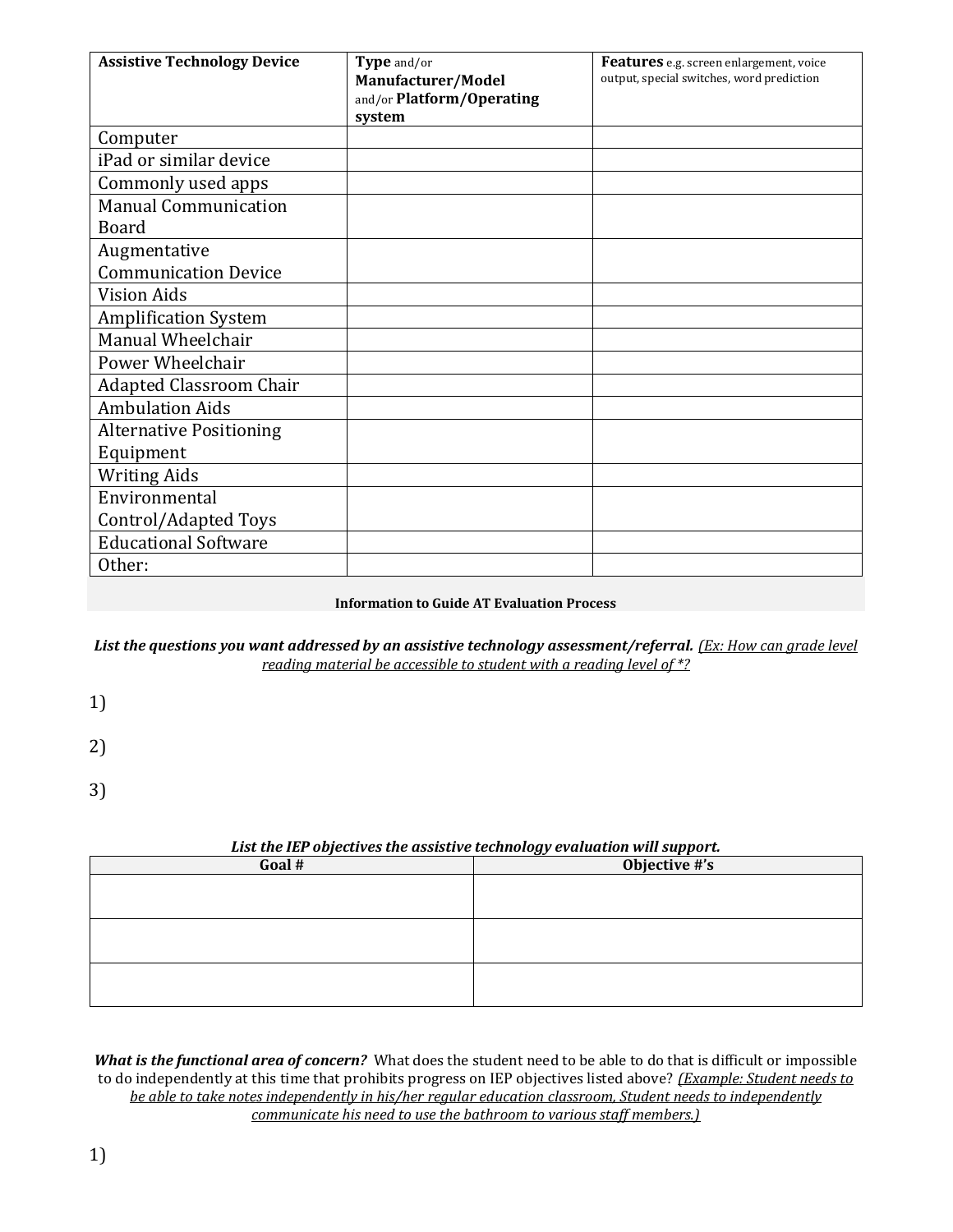3)

## *What are the current barriers to the student completing expected tasks?*

| Task (related to IEP objectives listed) | <b>Barrier</b>                                    |
|-----------------------------------------|---------------------------------------------------|
| Ex. write a 5 paragraph essay           | <b>Ex.</b> organization of main idea and details, |
|                                         | sentence structure, spelling                      |
|                                         |                                                   |
| <b>Ex.</b> Socialize with peers         | Ex. student does not initiate interaction with    |
|                                         | peers                                             |
|                                         |                                                   |
|                                         |                                                   |
|                                         |                                                   |
|                                         |                                                   |
|                                         |                                                   |
|                                         |                                                   |

*What would success look like?* With an effective assistive technology plan, the team would like to see the student be able to… *(Ex: Student will be able to complete a 2-3 paragraph written assignment with minimal prompting in the regular education classroom and in the resource room, Student will be able to* 

*independently say "please", "thank you" and "excuse me" to various individuals in the school community)*

- 1)
- 2)
- 
- 3)

#### *Is the student expected to transition to a new environment? When? What demands will this pose?*

| Transition | When | Demands |
|------------|------|---------|
|            |      |         |
|            |      |         |
|            |      |         |
|            |      |         |
|            |      |         |
|            |      |         |

*If communication based: How does the student currently communicate?* Is the student dependent on teachers/staff to initiate, only echolalic, etc.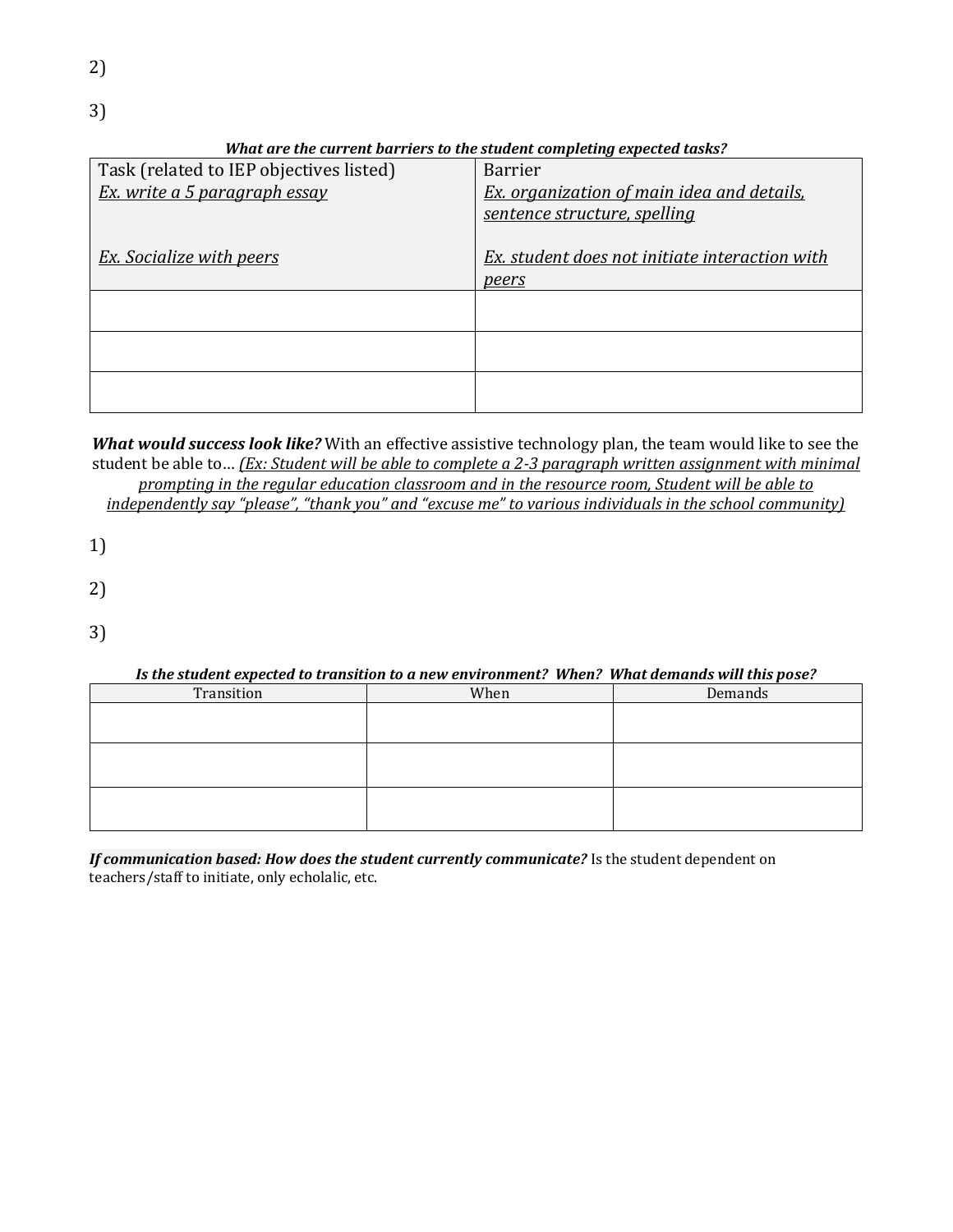

# **Parental Input and Information Form**

| Your child has been referred by the educational team for an assistive technology assessment or                                                                  |
|-----------------------------------------------------------------------------------------------------------------------------------------------------------------|
| consultation. This information will help the consultant provide appropriate assistive technology                                                                |
| suggestions to the team.                                                                                                                                        |
| Please return this completed form to: Vanessa Taragowski: ACES Assistive Technology Services at the<br>above address, fax, or via email [vtaragowski@aces.org]. |
| District:<br>Date:                                                                                                                                              |
| Date of Birth:<br><b>Student's Name:</b>                                                                                                                        |
| <b>Name of Parent/Guardian:</b>                                                                                                                                 |
|                                                                                                                                                                 |
| <b>Parent Email/Phone Number:</b>                                                                                                                               |
| What questions would you like the assistive technology evaluation/consultation to address?                                                                      |
|                                                                                                                                                                 |
|                                                                                                                                                                 |
| What are the reasons for this assistive technology evaluation/assessment?                                                                                       |
|                                                                                                                                                                 |
|                                                                                                                                                                 |
|                                                                                                                                                                 |
| <b>Relevant Medical Information:</b>                                                                                                                            |
|                                                                                                                                                                 |
|                                                                                                                                                                 |
| Relevant Information about your child's behavior:                                                                                                               |
|                                                                                                                                                                 |
|                                                                                                                                                                 |
|                                                                                                                                                                 |
| <b>Child's Communication Abilities:</b>                                                                                                                         |
|                                                                                                                                                                 |
|                                                                                                                                                                 |
|                                                                                                                                                                 |
| Child's Functional (self-care), Physical and Positioning Abilities                                                                                              |
|                                                                                                                                                                 |
|                                                                                                                                                                 |
| <b>Parent's Goals for Child:</b>                                                                                                                                |
|                                                                                                                                                                 |
|                                                                                                                                                                 |
|                                                                                                                                                                 |
| <b>Assistive Technology Previously Tried:</b>                                                                                                                   |
|                                                                                                                                                                 |
|                                                                                                                                                                 |
|                                                                                                                                                                 |
| Assistive Technology used at home (e.g. type of computer, equipment, adaptations)                                                                               |
|                                                                                                                                                                 |
|                                                                                                                                                                 |
| Other information you would like to share:                                                                                                                      |
|                                                                                                                                                                 |